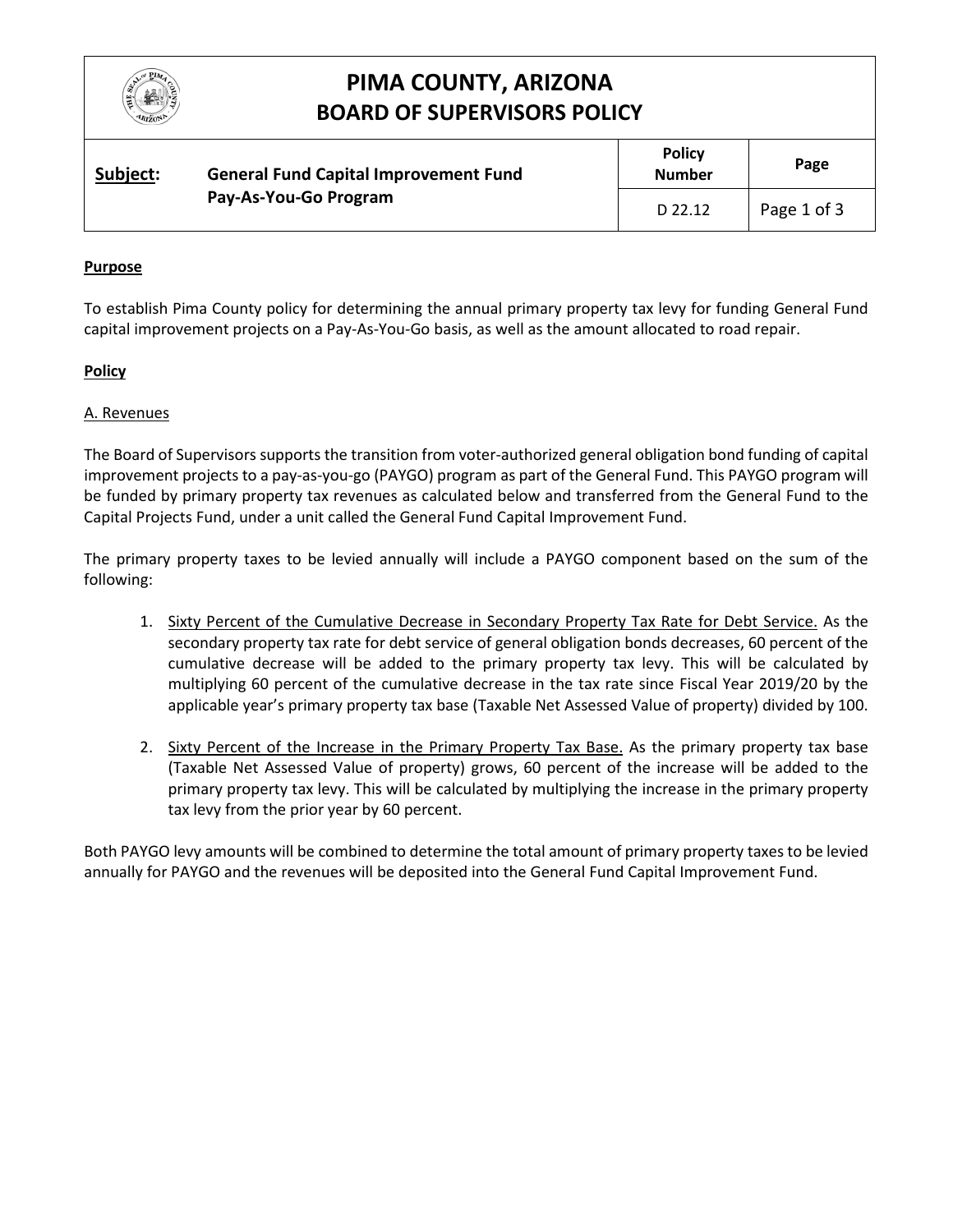

 $\overline{a}$ 

# **PIMA COUNTY, ARIZONA BOARD OF SUPERVISORS POLICY**

| Subject: |  | <b>General Fund Capital Improvement Fund</b><br>Pay-As-You-Go Program | <b>Policy</b><br><b>Number</b> | Page        |
|----------|--|-----------------------------------------------------------------------|--------------------------------|-------------|
|          |  |                                                                       | D 22.12                        | Page 2 of 3 |

An example of this calculation is shown below for Fiscal Year 2020/21:

|                                       | FY19-20    | FY20-21    |
|---------------------------------------|------------|------------|
| Debt Service Secondary Property       |            |            |
| Tax Rate per \$100 TNAV <sup>1</sup>  | 0.690      | 0.520      |
| Debt Service Secondary Property       |            |            |
| Tax Rate Decrease                     |            | 0.170      |
| Cumulative Decrease Since FY19-20     |            | 0.170      |
| 60% of Cumulative Decrease            |            | 0.102      |
| Primary TNAV/100 <sup>2</sup>         | 85,177,100 | 89,964,001 |
| Subtotal: PAYGO Levy based on         |            |            |
| 60% of Cumulative Secondary Tax       |            |            |
| Rate Decrease Since FY19-203          |            | 9,176,328  |
|                                       |            |            |
| Primary Tax Levy TNAV Increase        |            |            |
| from Prior Year <sup>4</sup>          |            | 19,953,148 |
| Subtotal: PAYGO Levy based on         |            |            |
| 60% of Primary Tax Levy TNAV          |            |            |
| increase from Prior Year <sup>5</sup> |            | 11,971,889 |
|                                       |            |            |
| <b>Total: Total PAYGO Levy</b>        |            | 21,148,217 |

The County Administrator shall include recommendations within the annual Recommended Budget and the Tentative Budget consistent with this policy for allocations to and expenditures from the General Fund Capital Improvement Fund.

<span id="page-1-0"></span><sup>&</sup>lt;sup>1</sup> Secondary property tax rate necessary to pay principal and interest payments for all County outstanding general obligation bond debt, per \$100 of Taxable Net Assessed Value.

<span id="page-1-1"></span><sup>&</sup>lt;sup>2</sup> Assumes the primary tax base (Taxable Net Assessed Value/TNAV) grows between 5.62% and 3.86% for FY20-21 through FY23-24, and 2% thereafter, with a collection rate of 97.5687%.

<span id="page-1-2"></span> $360\%$  of the cumulative decrease in the secondary tax rate since FY19-20 multiplied by the applicable year's primary property tax base (TNAV) divided by 100.

<span id="page-1-3"></span><sup>4</sup> Primary tax levy increase from prior year assuming the primary tax base (TNAV) grows between 5.62% and 3.86% for FY20-21 through FY23-24, and 2% thereafter, with a collection rate of 97.5687%.

<span id="page-1-4"></span><sup>5</sup> As the primary property tax base grows, 60% of the growth per year is dedicated to PAYGO.